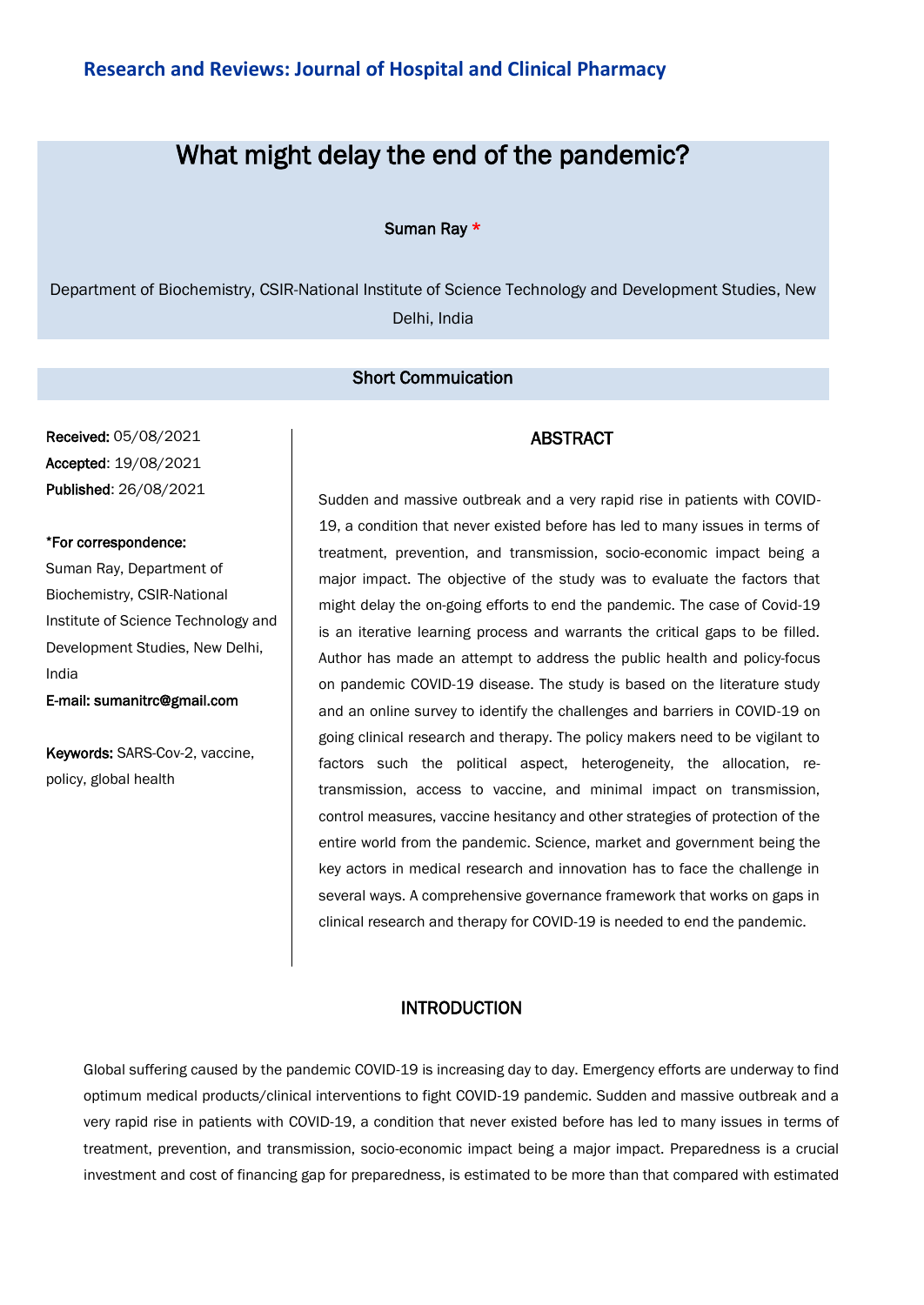#### **Research and Reviews: Journal of Hospital and Clinical Pharmacy**

pandemic costs. The capacity to produce sufficient quantities of a future vaccine that will turn out to be effective needs a governance framework that works at the global level. The objective of the study was to evaluate the factors that might delay the ongoing efforts to end the pandemic. Currently, more than 180 vaccines for COVID-19 are in various stages of development and expected to enter the market in 2020 end, however, the traditional method took years (up to 15 years) to develop vaccine1. However, this pandemic speed leaves many open questions to satisfy the global demand for SARSCo-2- vaccine1 [1].

#### **DESCRIPTION**

The current study was undertaken to evaluate the factors and critical gaps affecting the ongoing progress to address the public health and policy-focus on pandemic COVID-19 disease. The study is based on the literature search and an online survey of the stakeholders involved in clinical research in context with COVID-19 pandemic. An online survey was conducted in July, 2020 using Google Doc Form (with set of questionnaire on challenges and barriers associated experienced by them on clinical interventions to fight COVID-19 pandemic). The results were compiled according to theme to analyse the challenges and barriers currently, they facing in clinical interventions for COVID-19.

Trust and suspicion: A large number people around the world are not willing to be inoculated with the vaccine due to distrust arising from the dangerous rush for vaccine and the suspicion on the pharmaceutical industry. Trust and suspicion lesson need to be learnt from the past experience with other vaccines during past decades. The vaccine confidence is to be taken seriously [2].

Political concern: The United States, President Donald Trump wants the vaccine before presidential election, November 2020 and has a put pressure on regulators to approve a vaccine without adequate data on its effectiveness and safety. Similar is case with vaccines for clinical use in Russia. A dangerous rush for vaccines has begun as the chasm between science and politics continues to grow, exemplified by a recent announcement of "Sputnik" vaccine for COVID-19 which is heading for a quick approval by regulatory agencies to win the race and putting the millions of lives in danger.

Confidentiality on clinical trial: While a clinical trial is ongoing, protocol for the trial needs transparency so that the public confidence is built simultaneously for vaccine acceptance. To release actual clinical trial results at the very initial stage of vaccine develop, however, may create a number of controversies too. This needs an independent evaluation by policy makers to open the trial protocol and results to scrutiny.

Pressure on Scientists and drug companies: A multi-country clinical trial of AstraZeneca and the University of Oxford, UK which was paused on 6 September because of an adverse reaction in a participant. This has put pressure on the scientists who are under to test this vaccine rapidly. Though this vaccine is on hold in the United States, its trial is resumed in Brazil, South Africa and the United Kingdom [3].

Racial disproportionality: Finding effective therapies across the spectrum of clinical disease states due to variations in clinically different populations also affects the outcomes of the clinical trials processes6. Racial